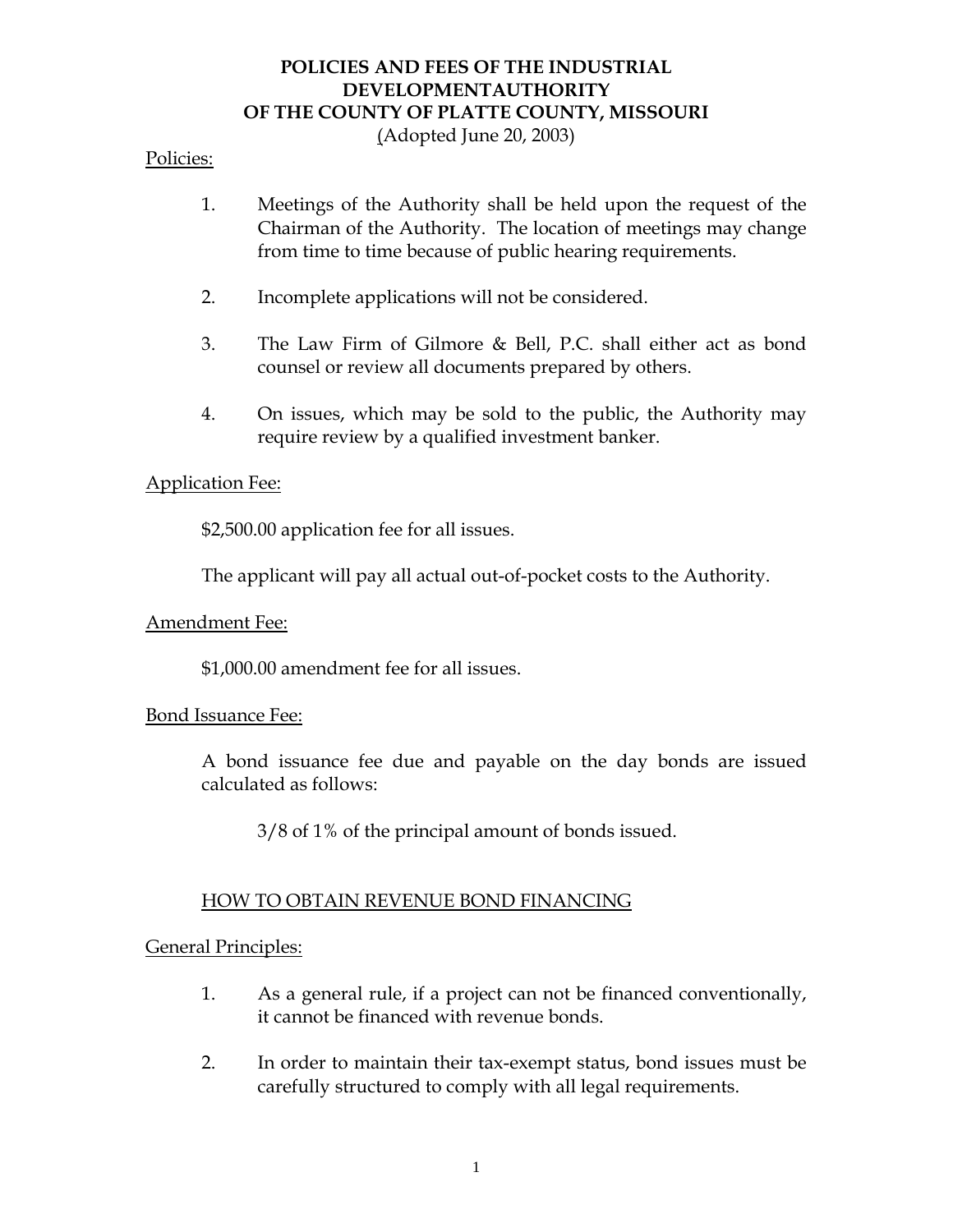- 1. The law firm of Gilmore & Bell, P.C. shall either act as bond counsel or review all documents prepared by others.
- 2. Legal advisor for the Authority is Quint Shafer of the Shafer Law Office. This firm will review all documents for the Authority.
- 3. The applicant shall engage its own counsel to represent its interests.
- 4. All legal fees are borne by the applicant and may be reimbursed from bond proceeds.

## Procedures:

- 1. Prior to the initiation of a project, contact the bond counsel for the Authority to see if the project falls within the Authority's guidelines.
	- a. If the answer is affirmative, proceed.
	- b. If the answer is negative, other sources of funding must be found.
	- c. If the Administrator is unable to give a direct answer, he will get an unofficial opinion from the Authority and notify the applicant.
- 2. Complete the application provided by the Authority and present it, with the \$2,500 application fee and financial information, to the office of the Industrial Development Authority.

(Note: The process will be expedited if applicant has found a purchaser for the bonds. Assistance may be obtained as described in 6B, below)

3. Following receipt of the completed application, the Authority will consider issuing a resolution of intent (inducement resolution) at its next regular meeting.

(Note: Any monies expended for the project by the applicant prior to the issuance of the resolution may not be refundable from bond proceeds. Contact bond counsel or your own attorney for specific limitations and exceptions.)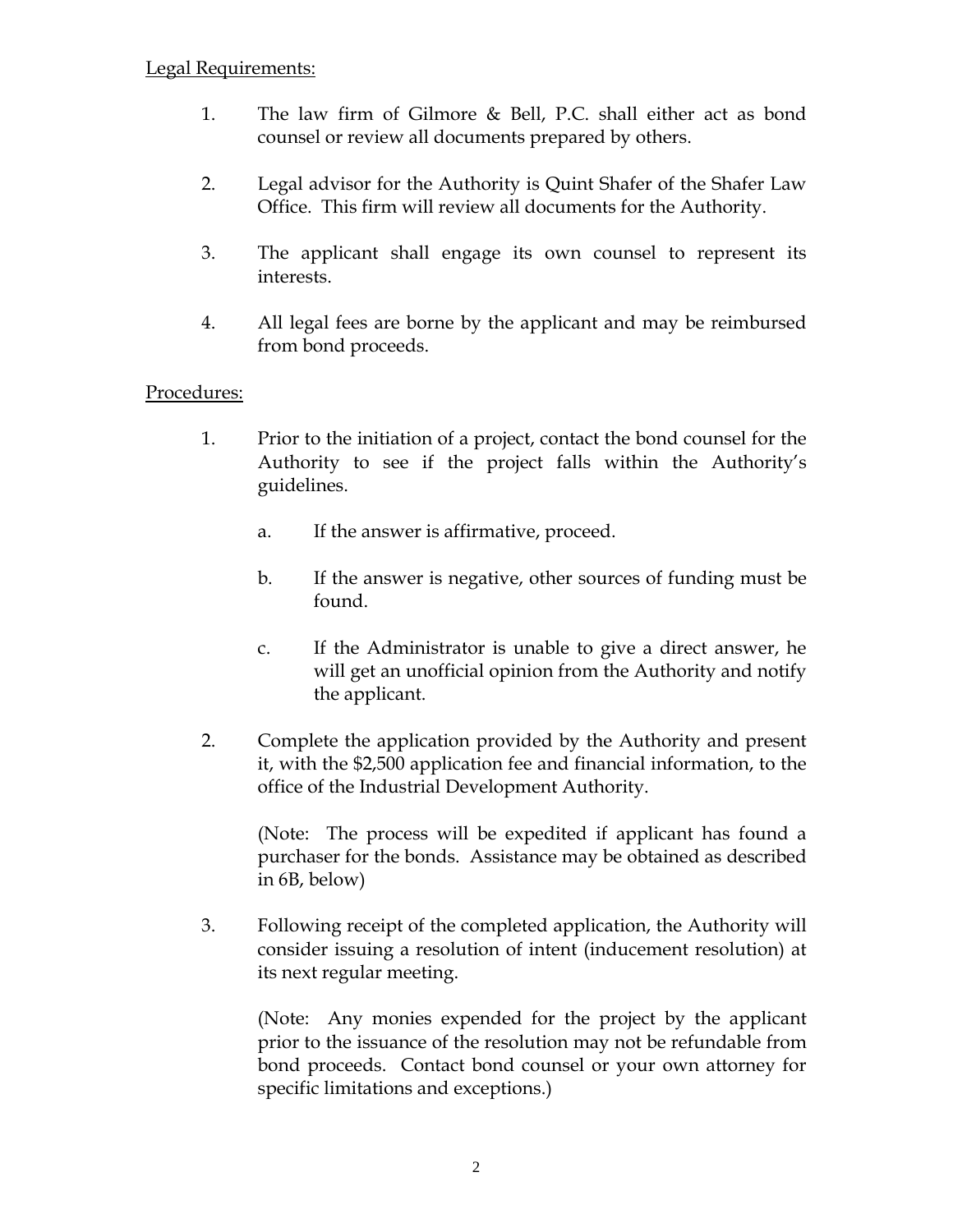(Note: On issues which may be sold to the public, the Authority may require review of the application by a qualified investment banker prior to issuing the Inducement Resolution.)

(Note: It is advisable that the applicant be present at this meeting.)

- 4. Immediately after the approval of the inducement resolution the Authority will, if necessary, cause to be published a notice of a public hearing on the project to be held at the same time as the next regular meeting. Applicant shall pay all costs of such publication. (This step may be postponed at the request of the applicant.)
- 5. Following the public hearing, the Authority will obtain, or case to be obtained, approval of the issue from the appropriate city government and from the Platte County Commission.
- 6. If a purchaser of the bonds has been found by this point, meet with the Bond Counsel and the purchaser to work out the details of the loan and begin and necessary paper work.

If a purchaser has not been found, several options are available.

- a. Contact the Administrator or an investment banking firm for assistance with bond placement.
- b. Discuss the placement with your own banker for his assistance.
- c. Try to find a buyer on you own.
- d. Then go back to step 6A.
- 7. When the paper work is completed, bond counsel will notify the Authority that issuance of the bond resolution is desired, either at the next regular meeting or at a special meeting called for that purpose. At that meeting, the Authority will consider approval of the bond resolution, assuming all conditions have been satisfied.

(Note: It is advisable that the applicant be present at this meeting.)